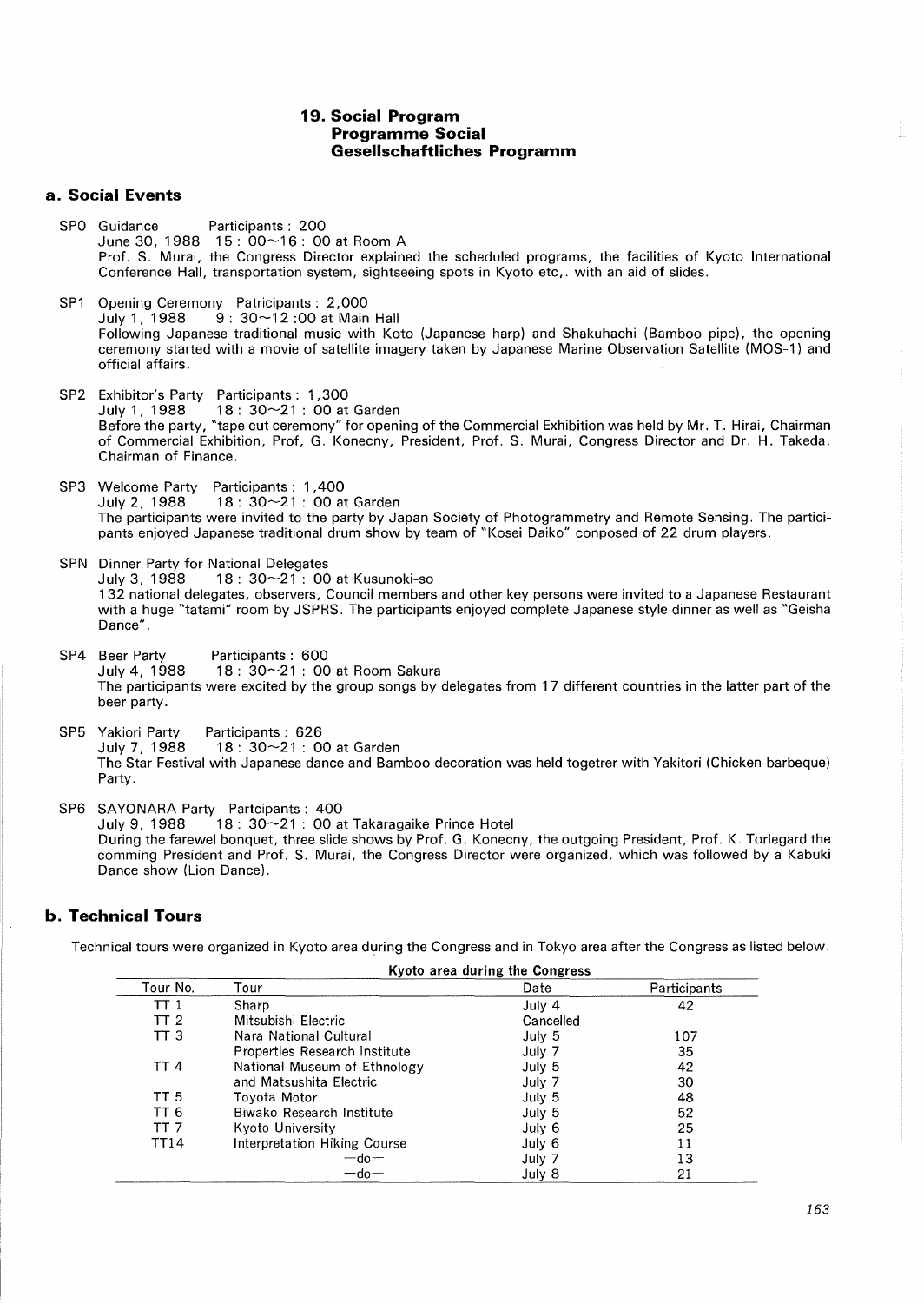|                 | Tokyo Area after the Congress                                |           |              |  |
|-----------------|--------------------------------------------------------------|-----------|--------------|--|
| Tour No.        | Tour                                                         | Date      | Participants |  |
| TT <sub>8</sub> | Geographical Survey Institute/                               | July $11$ | 34           |  |
|                 | Forestry and Forest Products Research<br>Institute           | July 12   | 12           |  |
| TT 9            | Geological Survey of Japan/                                  | July 11   | 3            |  |
|                 | National Institute of Agroenvironmental<br>Sciences          | July 12   | 6            |  |
| TT10            | Earth Observatien Center/<br>Meteorological Satellite Center | July 11   | 27           |  |
| TT11            | NEC/Mitsubishi Electric                                      | Cancelled |              |  |
| <b>TT12</b>     | Kokusai Kogyo/AeroAsahi Co.                                  | July 12   | 24           |  |
| TT13            | PASCO/Map Center/Asia Air Survey                             | July 11   | 22           |  |
|                 | —do—                                                         | July 12   | 11           |  |

#### TT-14 Interpretation Hiking Course

July 6, 7 and 8  $13: 30 \sim 15: 00$ 

The interpretation exercise was organized with hiking around KICH by usiny a stereo pair of SPOT image and the twenty questions as shown below. The hiking course is about two kilometers with park, forest, sport facilities, school, river, houses etc. About ten to twenty participants per time enjoyed the interpretation under the guidance by Prof. S. Murai and his staffs, even though the climate was so humy and warm; 35°C.



QUESTIONS:

- 1. Identify the start point (Om)
- 2. How is water quality of the pond ?
- 3. Is the forest conifer or broad leaves ? (300m)
- 4. What is the white dot?<br>5. What is the facility? (6
- 
- 5. What is the facility ? (600m)<br>6. How is water quality of the ri 6. How is water quality of the river?<br>7. Can you identify the railway?
- 7. Can you identify the railway?<br>8. What is the land use ?  $(800m)$
- 8. What is the land use ? (800m)<br>9. What is the facility ? (1000m)
- 
- 9. What is the facility ? (1000m)<br>10. What is the fan shape ? (1200 10. What is the fan shape? (1200m)<br>11. What is the rectangular?
- 11. What is the rectangular?<br>12. What is the rectangular?
- 12. What is the rectangular?<br>13. What is the red?
- 13. What is the red ?<br>14. What is the ellips
- 14. What is the ellipse? (1500m)<br>15. What is the round?
- What is the round?
- 16. Can you see any agricultural fields ?<br>17. Can you identify the stream ? (1700)
- Can you identify the stream ? (1700m)
- 18. Can you tell in the image where you are walking?<br>19. What is the ellinse ? (2000m)
- What is the ellipse ? (2000m)
- 20. Can you locate the Event Hall in the image ?

CONGRATULATION! You are now in front of KICH !